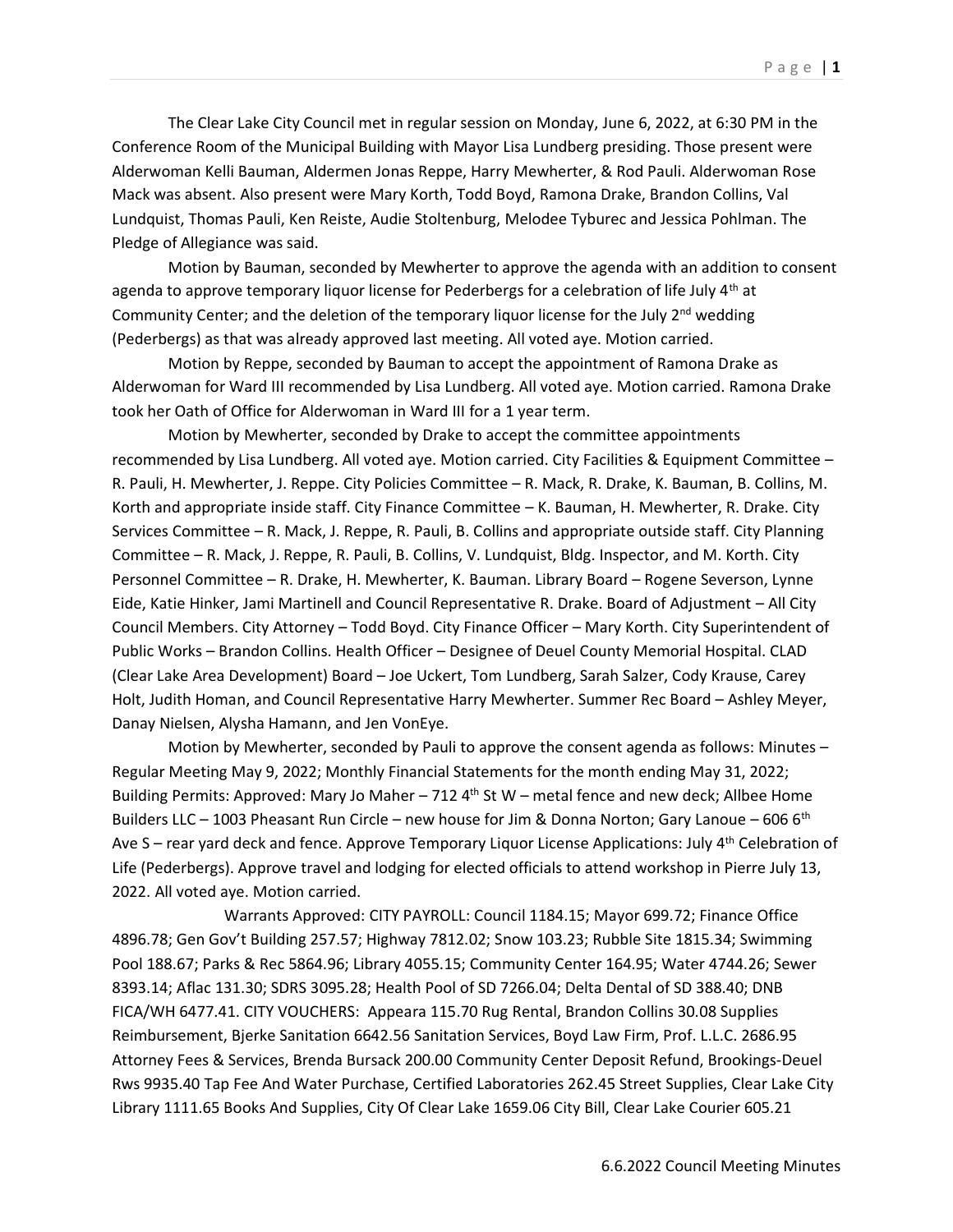Publications And Supplies, Connecting Point 37.00 Offsite Monthly Charge, Daniel Or Angela Deuel 97.70 Meter Deposit Refund, Deuel County Auditor 5530.87 Law Enforcement Contract, Deuel County Farmers Union Oil 3830.90 Fuel, Deuel County Memorial Hospital 6250.00 Hospital Payment, Dian Koppman 37.28 Muni Bld Rental Refund, Gary Eide 159.38 Supplies Reimbursement, Ellen Schmahl 200.00 Cc Deposit Refund, First Bank & Trust 156.46 Credit Card Charges, Florals And Finds Llc 67.10 Flowers, H-D Electric Coop, Inc 348.29 Utilities, Hawkins Inc 2580.18 Swimming Pool Supplies, Jullie Mcdermott 50.00 Municipal Room Deposit Refund, Kari Or Ron Visser 46.95 Meter Deposit Refund, Val Lundquist 203.99 Mileage Reimbursement, Mary Korth 203.58 Reimbursement And Mileage, Maynard's Food 24.80 Sewer Supplies, Midamerica Books 125.70 Library Books, Northern Con-Agg Llp 1547.47 Pea Rock, Northwestern Energy 397.04 Nat Gas Utilities, Office Peeps 55.43 Office Supplies, Ottertail Power Co 3067.45 Electric Energy Utilities, Pederbergs Bar & Grill 74.20 Swimming Pool Supplies, Philip Andersen 100.00 Meter Deposit Refund, Pitney Bowes Rental & Supplies 80.74 Postage Supplies, Postmaster 84.00 Box Rental, Save Your Fork Bakery 75.00 Sheet Cake, South Dakota One Call 7.84 811 Services, Sd State Treasurer (Sd Dor) 1026.49 Sales And Use Tax, Sdarws 500.00 Maintenance Fee, South Dakota Municipal League 30.00 Budget Training Registration, Steve Rhody Services 38.00 Window Washing, Us Bank Trust-Spa Lkbox Cm9695 6837.30 Water Loan, United States Dept Of Ag 6107.00 Sewer Loan.

No one appeared for public voice.

Unfinished business was addressed. Audie Stoltenburg was present for the Clear Lake Days Committee. He announced that they will not be pursuing cancellation insurance for the event due to the cost and conditions of the policy. He did request the City to cover the cost of a dumpster for the event. Motion by Pauli, seconded by Reppe to approve a dumpster for Clear Lake Days held in July at a cost of \$500.00. All voted aye and motion carried. Stoltenburg went on to give updates on the event and reviewed costs to the City.

Motion by Bauman, seconded by Drake to convene as the Board of Adjustment. All voted aye. Motion carried.

The first reading of Ordinance No. 614: "An Ordinance Amending Ordinance No. 500, Regarding Conditional Uses In R-2 General Residential District" was held.

Jessica Pohlman was present for her request of a conditional use permit to include in-home grooming for her dog training business. Motion by Bauman, seconded by Reppe to approve the conditional use permit for Jessica Pohlman to add dog grooming in her home. Upon roll call vote, all voted aye. Motion carried.

Motion by Mewherter, seconded by Pauli to adjourn as the Board of Adjustment and reconvene as Regular Council. All voted aye. Motion carried.

Melodee Tyburec was present to discuss her ideas in opening a private home respite or adult daycare in Clear Lake. She currently makes in-home visits in the town of Toronto and would like to expand to having a private pay (no Medicaid or other insurance accepted), small live-in elderly care place in Clear Lake. She has six people interested in employment if opened and seven clients interested in this type of care. Alderman Mewherter stated the Good Sam building likely will not be reopening any part for elderly care, but the council is looking into options on moving forward but there are no answers at this time as things are moving slowly. It is the intention to keep Tyburec informed.

Motion by Drake, seconded by Pauli to declare the following items surplus property to be sold at auction unless deemed of no value: 6 Bent and rotted wooden picnic tables (no value), 2 Briggs &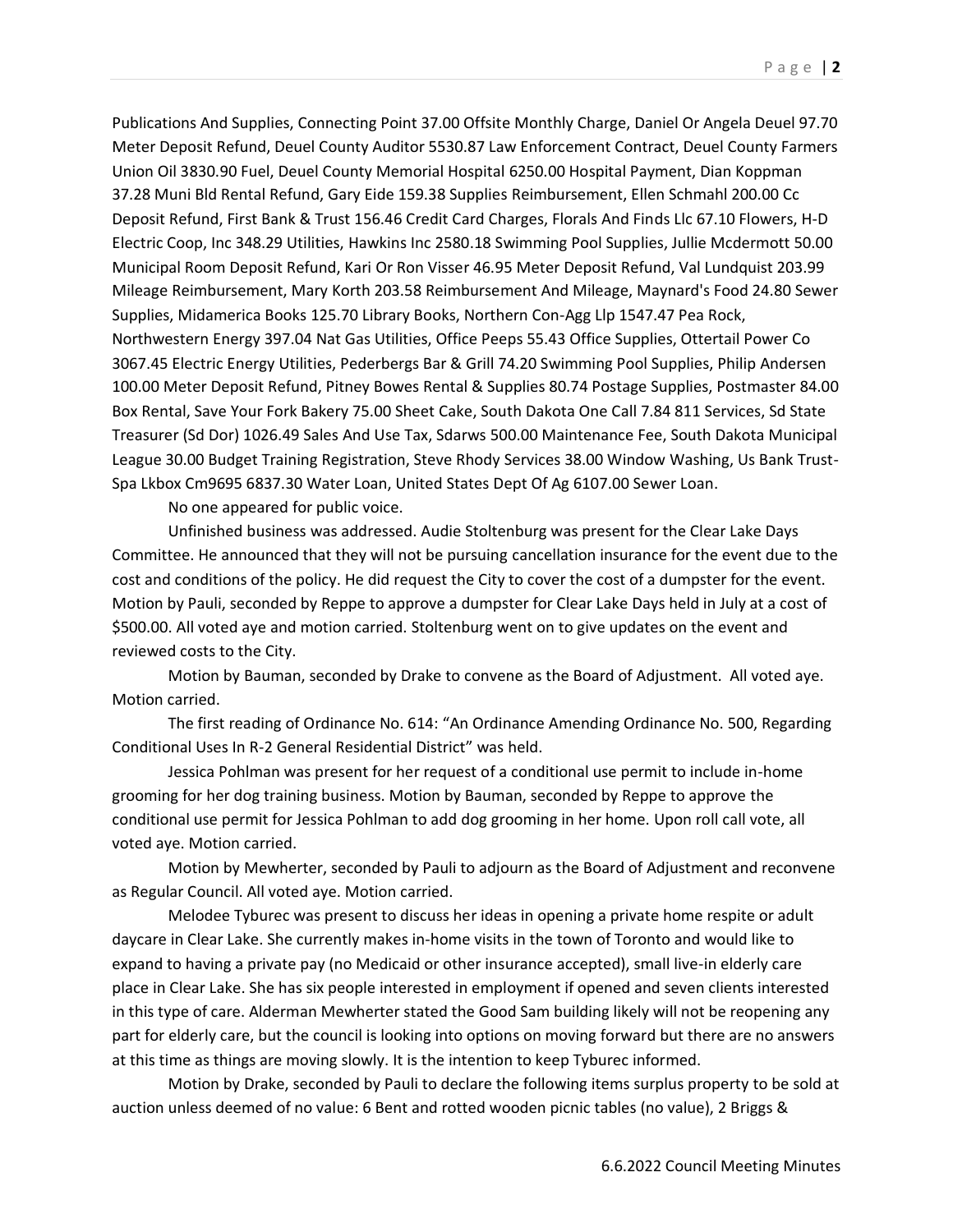Stratton water pumps, Snow Box Extension, Larger loader bucket for Clark loader, Lift station pump (DPC says pump is beyond repair), New Holland sickle bar (3pt.), 1977 Ford Cab over Cab & chassis (gas), 1970 Chevrolet Cab & chassis, 10' Dump Box, 16' Flatbed with steel sides and tarp, Bucket mount V-plow, Wausau one way plow with underbody frame, One way plow (bent up and rusted through), Box of tire chains too small for city equipment Upon roll-call, all voted aye. Motion carried.

Superintendent Collins was present to discuss the 2003 Kenworth purchased did not come with PTO ring gear and it will need to be installed. Motion by Mewherter, seconded by Reppe to approve installation of PTO ring gear on the 2003 Kenworth at an estimated cost of \$4000-\$5000 from Interstate Power Systems. Upon roll call vote, all voted aye. Motion carried.

Finance Officer Korth presented Resolution 2022-5, thanking Carey Holt for his service on council. Motion for approval by Bauman, seconded by Drake. Upon roll-call call vote, all voted aye. Motion carried. Also presented was Resolution 2022-6 thanking Gary Eide for his service on the council and as Mayor of Clear Lake. Motion for approval by Mewherter, seconded by Drake. Upon roll-call call vote, all voted aye. Motion carried. Both resolutions were presented and given at the open house held May 20, 2022 and published May 25, 2022.

Resolution 2022-7 was presented. Motion by Drake, seconded by Pauli to approve Resolution 2022-7 The Library Disaster Plan Policy amending the contacts. Upon roll-call vote, all voted aye. Motion carried.

Motion by Mewherter, seconded by Pauli to approve and sign the Intergovernmental Contract and Coverage Document for the SDML Worker's Compensation Fund. Upon roll-call vote, all voted aye. Motion carried.

Finance Officer Korth presented the request for First District to update the zoning ordinance and land use plan for the City. The last time this was done was in 2012 and there have been many changes in state law and case law since that time. Motion by Drake, seconded by Reppe to sign the agreement with First District to update the City's comprehensive land use plan and zoning ordinance for a total cost of \$5000.00 to be split in two budget years 2023 and 2023. Upon roll-call vote, all voted aye. Motion carried. At this time Alderman Pauli presented a portion of the Deuel County Zoning Ordinance and discussed the aquifer on the former airport land. Attorney Boyd was present for discussion as well.

Finance Officer Korth stated there was a complaint that the emergency sirens cannot be heard on the south side of Clear Lake. According to Deuel County Emergency Management, the sirens are not intended to be heard within your home. The council discussed the matter and thought it might be more urgent to get a siren at Ulven Park. Discussion was also held if the sirens were County or City responsibility.

Discussion was held on the FEMA National Flood Insurance Program. Finance Officer Korth gave the council a sample ordinance for flood prevention regulations. The ordinance will be tailored for the City of Clear Lake and the first reading will be held July 11, 2022.

There was a request from the Golf Course to burn debris from recent storms on the north side of the course. Motion by Mewherter, seconded by Drake to approve burning storm debris from the golf course. Upon roll-call vote, all voted aye. Motion carried.

Motion by Bauman, seconded by Pauli to approve the following: Auto Supplement Budget Request to General Fund for: \$506.84 and \$500.00 (101-455-411 Library Salaries) from ARPA Grant for Humanities and Deuel County Donation; \$38.77 (101-455-412 Library FICA); \$11.47 (101-455